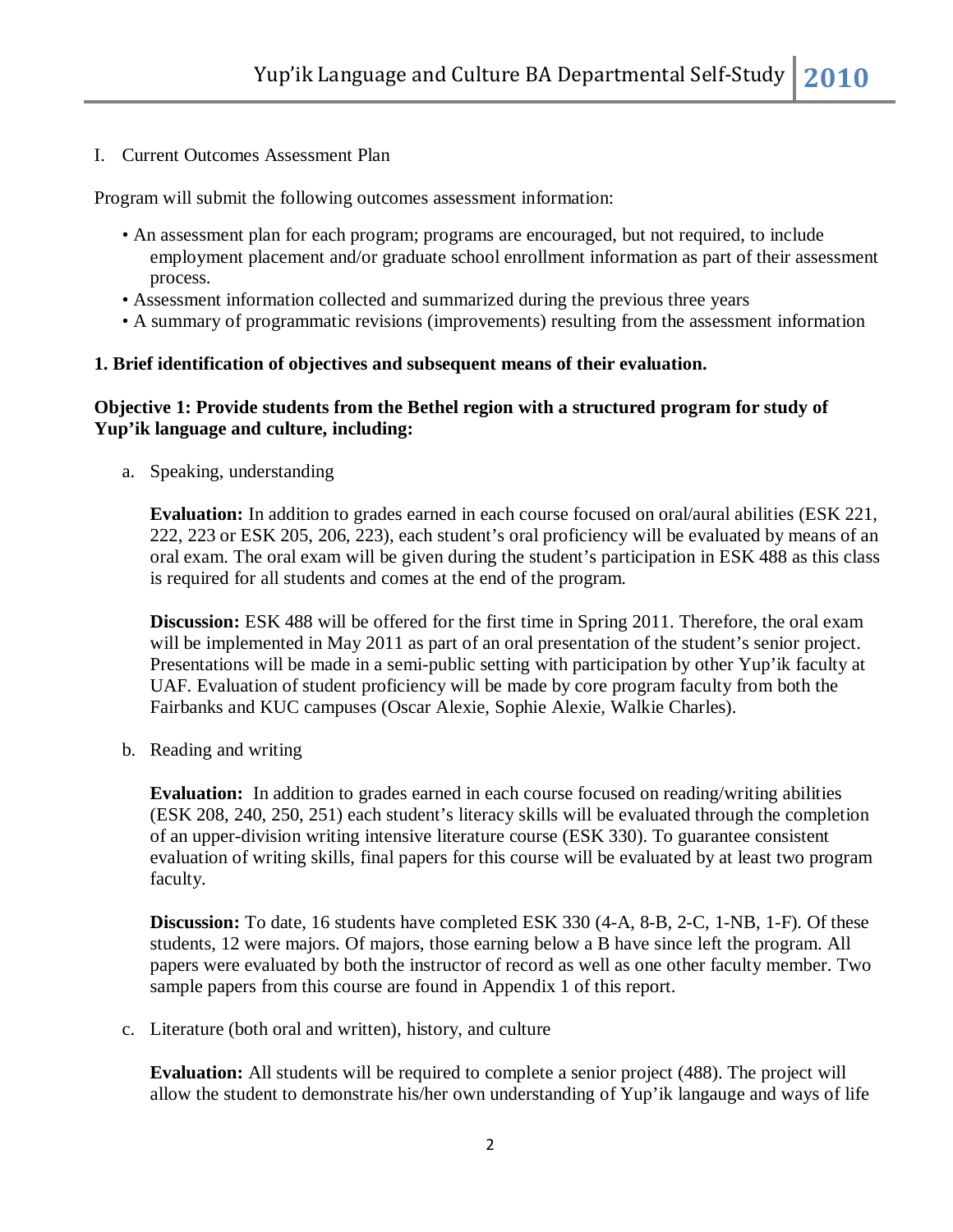and build on that knowledge to explore a topic of interest to them. The final product will be evaluated by at least two program faculty. A copy of all projects will be kept on file, both at Kuskokwim Campus and in the Alaska Native Language Center Archive.

**Discussion:** ESK 488 will be offered for the first time in Spring 2011. Therefore, projects will be first completed and formally presented in May 2011. Evaluation of student projects will be made by core program faculty. In cases where faculty determine an external reader is desirable, an external reader will be arranged.

# **Objective 2: Provide students with an opportunity to link Yup'ik language study to one of three areas of interest:**

- a. Linguistics and language teaching
- b. Interpreting and translating
- c. In-depth study of language and culture

Course work is designed to include elective options which include linguistics and language teaching (ANL 287, 288, ESK 130, LING 402, 410, 450), interpreting and translating for professional contexts (ESK 230, 231), as well as broader social and cultural studies (ANS 111, 242, and 320).

**Evaluation:** Program faculty will develop two student surveys. The first of these will be administered as part of ESK 208, a reuired course for all program students. These surveys will function as an entry survey of student interests and goals. If students consistently express a range of interests and goals not currently considered in the degree programs, the program may be adjusted to take this into account.

**Discussion:** No surveys were completed. However, twelve statements of academic and career goals were collected as part of a grant-funded application process for financial aid. All applicants expressed a desire to learn more about Yup'ik language and culture. Half of all applicants (6) state that their personal goal is to become a certified Yup'ik language teacher. Other important themes evident in the essays included a desire to explore and deepen a personal (2), family (3) or communal (3) sense of Yup'ik identity.

**Evaluation:** The second survey will be administered as part of ESK 488 a required course for all program students. This survey will function as an exit survey of student goals and career plans. A key element in this survey will be whether or not students feel the program has adequately met their goals and whether or not they feel prepared to use their language skills beyond college.

**Discussion:** ESK 488 will be first offered in Spring 2011. Faculty feel a written statement by students, detailing career and academic goals and discussing the degree to which they feel adequately prepared to achieve those goals, will be more useful than a formal survey. A formal written essay will be required as a class assignment in ESK 488.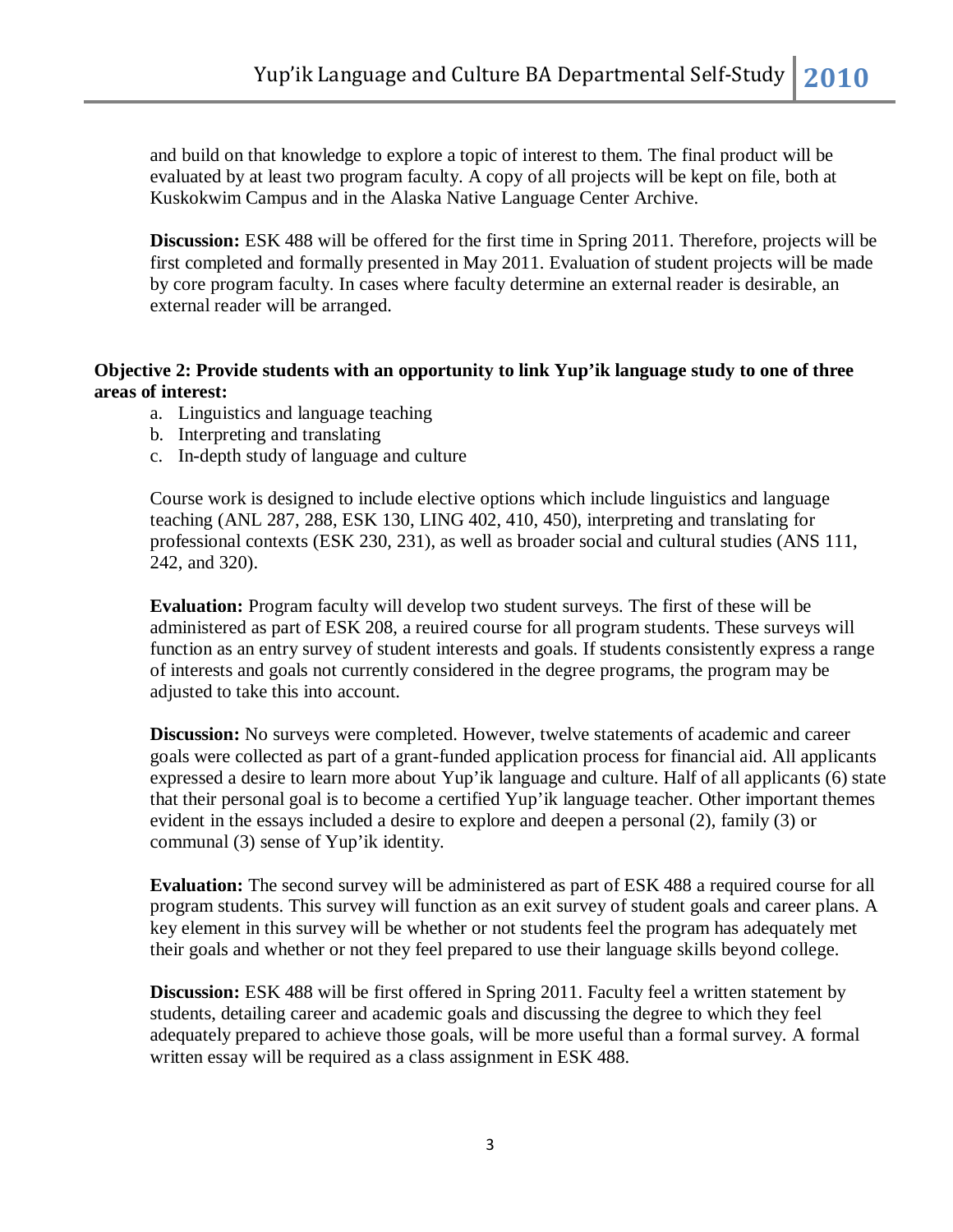## **Objective 3: Provide students who complete a Certificate and/or AAS in Yup'ik (either Yup'ik Language Proficiency or Native Language Education ) with a structured opportunity to earn a baccalaureate degree in their area of interest.**

The program is specifically designed to include key coursework from both the Certificate/AAS in Yup'ik Language Proficiency (ESK 130, 208, 240 and either ESK 221, 222, 223 or ESK 205, 206, 223) and the Certificate/AAS in Native Language Education (ESK 130, 208, 250, 251 and ANL 287,288).

**Evaluation:** Faculty will develop two student surveys. The first of these will be administered as part of ESK 208, a required course for all program students. This survey will function as an entry survey and include questions regarding student background, including whether or not students have completed either a Certificate and/or AAS in Yup'ik prior to admission to the BA. Program. If it is found that students are not moving into the BA from the Certificate/AAS programs, faculty will be able to look at recruitment and advising in an attempt to increase student enrollment.

**Discussion:** No entry survey was administered or developed. However, a review of student transcripts revealed that, prior to entering the B.A. program, 3 students completed the Certificate in Yup'ik Language Proficiency and 1 completed the AAS in Yup'ik Language Proficiency, 3 completed the Certificate in Native Language Education and 1 completed in the AAS in Native Language Education. In advising sessions, students have been encouraged to view both the Certificate and AAS programs as stepping stones to the B.A. As a result, many of the students holding Certificates are simultaneously pursuing AA and BA degrees.

# **2. Relationship of program objectives to "Purposes of the University"**

This program promotes the enhancement of educational opportunities for a portion of Alaska's Native population (i.e., Yup'ik) as specified in the UAF mission statement. The program allows KUC and placebound students to pursue advanced study of Yup'ik through UAF. Currently, 14 students are pursuing this degree. Of these all are non-traditional students who might not otherwise seek post-secondary education. As a collaborative program between ANLC-CLA and KUC-CRCD, it directly addresses the Interim Accreditation Report Recommendation 5, that UAF "systematically plan for the integration of its activities…with the role of [CRCD]...".

# **3. Occupational/other competencies to be achieved**

- a. Competency in speaking/understanding (ESK 221, 222, 223 or ESK 205, 206, 223), reading and writing (ESK 130, 208, 240, 250, 251) Yup'ik.
- b. Appreciation for and exposure to Yup'ik oral and cultural traditions (ESK 375, 330, 488).
- c. Background in linguistics/language teaching (ESK 130, LING 402, 410, 450).
- d. Background in interpreting/translating for professional contexts (ESK 230, 231).